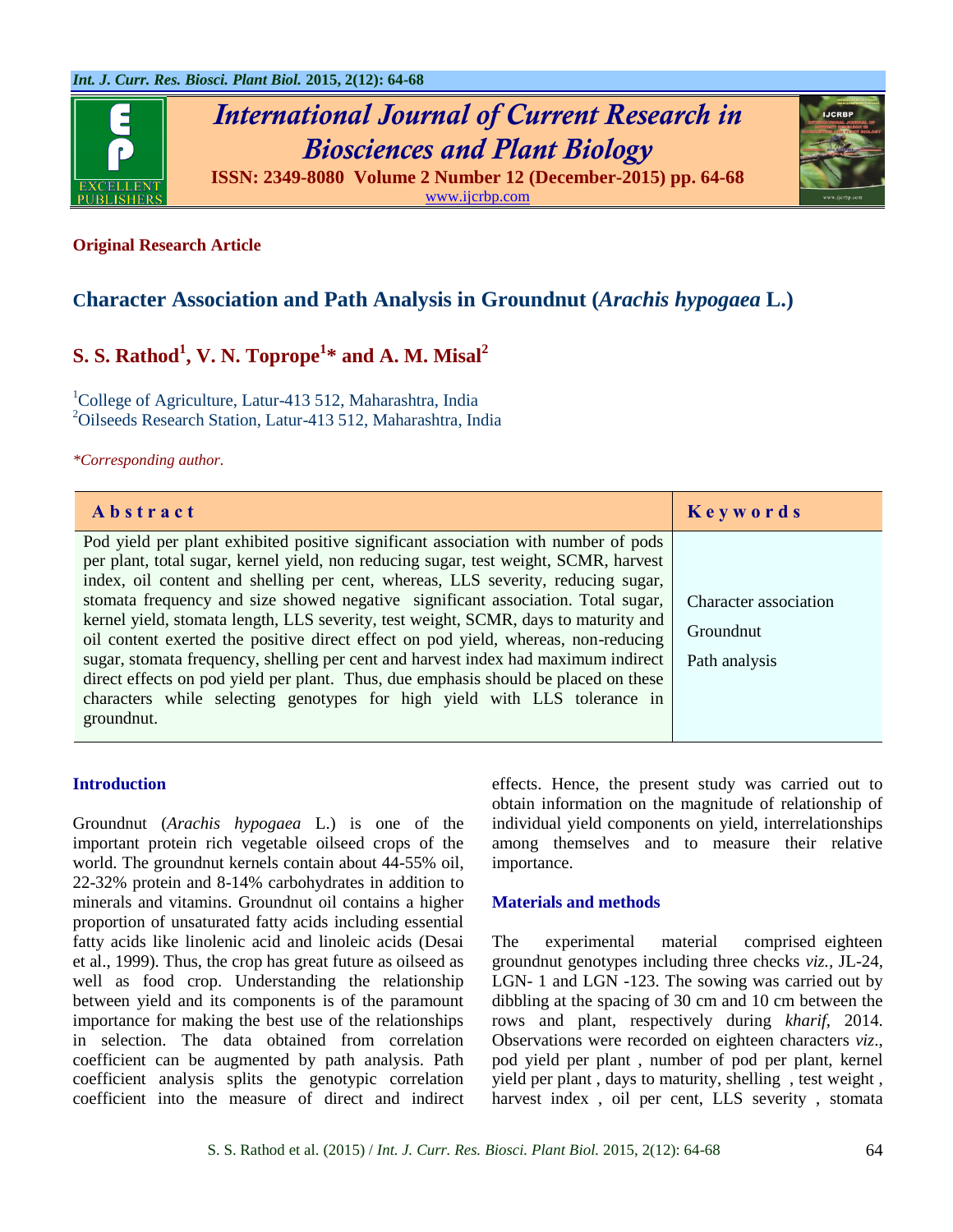frequency per  $mm<sup>2</sup>$ , stomata size [stomata length and breadth (µm)], SPAD chlorophyll meter reading, reducing sugar, non-reducing sugar and total sugar. The genotypic and phenotypic coefficients of correlation were calculated using the method given by Johnson et al*.* (1955). Path coefficient analysis was carried out by using phenotypic and genotypic correlation coefficients as per the method suggested by Dewey and Lu (1959).

### **Results and discussion**

## **Characters association**

In the present study, genotypic correlations were higher than phenotypic correlations for most of the characters. These indicate that the strong inherent association between the characters governed largely by genetic causes and reduced by environmental forces. The environment and genotype x environment interaction played a major role in determining these associations between the characters.

The results pertaining to correlation studies are presented in Table 1. The pod yield per plant exhibited highest, positive and significant association with number of pod per plant followed by total sugar, kernel yield, non-reducing sugar, test weight, SCMR, harvest index, oil content and shelling per cent. The similar kinds of associations earlier reported by Sharma and Dashora (2009) for number of pods per plant and kernel yield, Gouda Patil et al. (2006) for number of pods per plant and shelling per cent, Azad and Hamid (2000) and Rao et al. (2014) for number of pods per plant, kernel yield and test weight, Kadam et al. (2009) for number of pods per plant, harvest index, test weight and oil content, Kahate et al. (2014) for kernel yield, harvest index, nonreducing sugar and test weight and John and Raghava Reddy (2015) for number of pod per plant, kernel yield per plant, test weight and shelling per cent.

The pod yield also exhibited negative and significant association with stomata frequency, stomata size (length and breadth), LLS severity and reducing sugar. The similar kind of findings were reported by Gopal et al. (2006) for LLS severity, Giri et al. (2009) for LLS severity and reducing sugar, Kahate et al*.* (2014) for stomata size, stomata frequency, LLS disease severity and reducing sugar.

The positive and highly significant interrelationships were observed among yield contributing characters like number of pod per plant, kernel yield, shelling and test weight and morpho-biochemical traits like LLS severity, reducing sugar, stomata frequency and size. The results are in accordance with earlier reports of Mathews et al. (2000), Hemant Kumar (2004) and Lakshimidevamma et al. (2004) for kernel yield with test weight, Mahalakshmi et al. (2005) for kernel yield with test weight and shelling; Kaur et al. (1989) for LLS severity with stomatal frequency; Li Dun (1996) for LLS severity with reducing sugar. Kahate et al*.* (2014) for kernel yield with harvest index, non-reducing sugar and test weight.

The interrelationships were also negative and highly significant among yield contributing characters like number of pods per plant, kernel yield, test weight with morpho-biochemical traits like LLS severity, reducing sugar, stomata frequency and size. The similar result reported by Giri et al*.* (2009) and Kahate et al*.* (2014).

### **Path analysis**

The path co-efficient studies (Table 2) indicated that total sugar, kernel yield, LLS severity, test weight, SCMR, days to maturity, stomata length and oil content exerted positive direct effect on pod yield. Hence, a direct selection criterion should be followed for these traits to improve the pod yield. Similar results were earlier reported by Venkatravana et al. (2000), Lakshmidevamma et al*.* (2004), Garjappa (2005), Giri et al. (2009) and Dandu et al. (2012) for kernel yield per plant, Moinuddin (1997) and Khan et al. (2000) for test weight, Zaman et al. (2011) for days to maturity, Azad and Hamid (2000) for kernel yield and test weight and Kadam et al. (2009) for oil content.

Negative direct effects on pod yield were also exhibited by some characters *viz.,* non-reducing sugar, stomatal frequency, shelling, harvest index and reducing sugar. Similar kinds of results have been reported earlier by Moinuddin (1997), Francies and Ramalingam (1997), Kahate et al*.* (2014) for stomata frequency and shelling and Lakshmidevamma et al*.* (2014) for shelling percent.

From the results of character association and path coefficient analysis, it was evident that high yielding and LLS resistant genotypes can be developed by simultaneous improvement in the characters *viz*., increase in kernel yield , harvest index, test weight, nonreducing sugar, total sugar, whereas by decrease in reducing sugar, stomata frequency and stomata size.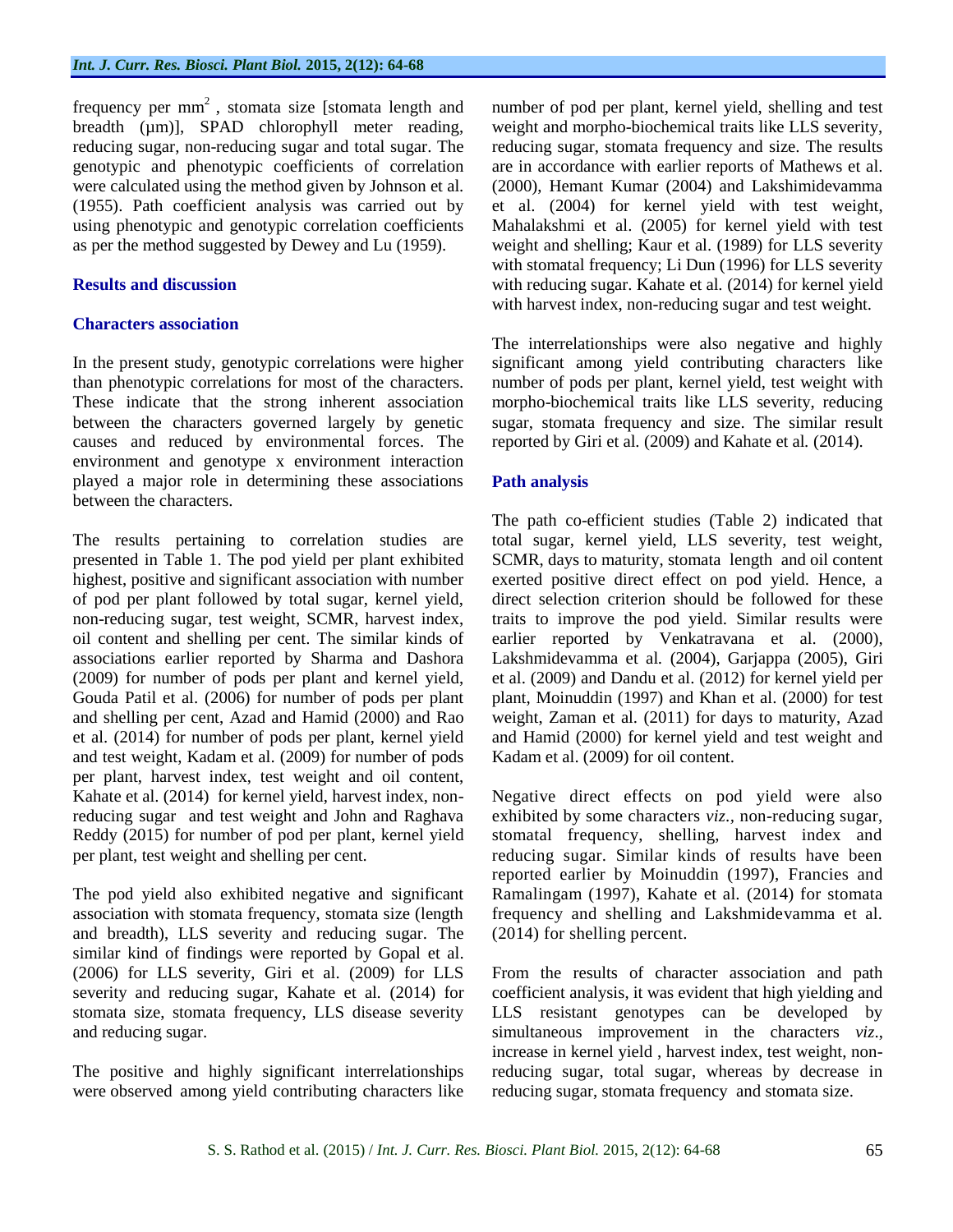| <b>Characters</b>                        |                                | KY                       | H I                 | <b>DM</b>                | <b>SH</b>                | <b>LLS</b><br><b>Severity</b> | TW                         | <b>SCMR</b>                | <b>N.R.</b><br>sugar       | R. Sugar                   | <b>Total</b><br>sugar      | Oil<br>content            | <b>Stomata frequency</b>   |                            | <b>Stomata length</b>      |                             | <b>Stomata</b> breath      |                            |                            |
|------------------------------------------|--------------------------------|--------------------------|---------------------|--------------------------|--------------------------|-------------------------------|----------------------------|----------------------------|----------------------------|----------------------------|----------------------------|---------------------------|----------------------------|----------------------------|----------------------------|-----------------------------|----------------------------|----------------------------|----------------------------|
|                                          |                                |                          |                     |                          |                          |                               |                            |                            |                            |                            |                            |                           | <b>Adaxial</b>             | <b>Abaxial</b>             | <b>Adaxial</b>             | <b>Abaxial</b>              | <b>Adaxial</b>             | <b>Abaxial</b>             | <b>PY</b>                  |
| of<br>No.<br>pod/plant<br>(NP)           | G<br>$\mathbf{P}$              | $0.9352**$<br>$0.8968**$ | $-0.0461$<br>0.2538 | $-0.1264$<br>$-0.0880$   | $0.2921*$<br>0.2670      | $-0.9468**$<br>$-0.8624**$    | $0.9745**$<br>$0.8999**$   | $0.6583**$<br>$0.5402**$   | $0.9821**$<br>$0.9076**$   | $-0.9819**$<br>$-0.7555**$ | $0.9779**$<br>$0.9053**$   | $0.3504**$<br>$0.2768*$   | $-0.9812**$<br>$-0.9447**$ | $-0.9637**$<br>$-0.9308**$ | $-0.9571**$<br>$-0.9150**$ | $-0.9586**$<br>$-0.9108**$  | $-0.9107**$<br>$-0.8733**$ | $-0.9574**$<br>$-0.9243**$ | $0.9914**$<br>$0.9266**$   |
| vield<br>Kernel<br>per plant<br>(KY)     | G<br>P                         | 1.0000<br>1.0000         | $-0.275*$<br>0.2417 | $-0.1938$<br>$-0.1186$   | $0.5931**$<br>$0.5070**$ | $-0.9982**$<br>$-0.8040**$    | $0.8685**$<br>$0.8400**$   | $0.6636**$<br>$0.4652**$   | $0.9359**$<br>$0.7849**$   | $-0.9162**$<br>$-0.7555**$ | $0.9388**$<br>$0.7909**$   | $0.4342**$<br>$0.2970*$   | $-0.9494**$<br>$-0.8574**$ | $-0.9372**$<br>$-0.8370**$ | $-0.9795**$<br>$-0.8617**$ | $-0.9840**$<br>$-0.8505***$ | $-0.9679**$<br>$-0.8515**$ | $-0.9512**$<br>$-0.8446**$ | $0.9682**$<br>$0.9714**$   |
| <b>Harvest</b> index<br>(HI)             | G<br>$\mathbf{P}$              |                          | 1.0000<br>1.0000    | $0.6775**$<br>$0.3749**$ | $-0.633**$<br>$-0.2332$  | 0.1273<br>0.0397              | 0.0203<br>0.0681           | $-0.5677**$<br>$-0.3095*$  | 0.2492<br>0.2012           | $-0.1980$<br>$-0.165$      | 0.2663<br>0.2126           | 0.1112<br>0.0120          | 0.0099<br>$-0.1587$        | 0.0044<br>$-0.1417$        | $-0.0273$<br>$-0.1798$     | $-0.1053$<br>$-0.1804$      | $-0.1744$<br>$-0.2493$     | $-0.3309*$<br>$-0.3351*$   | $0.4421**$<br>$0.3161*$    |
| Days to<br>maturity<br>(DM)              | ${\bf G}$<br>$\mathbf{P}$      |                          |                     | 1.0000<br>1.0000         | $-0.2872*$<br>$-0.2156$  | 0.2332<br>0.2173              | $-0.2248$<br>$-0.2041$     | $-0.3857**$<br>$-0.3248*$  | $-0.0879$<br>$-0.0806$     | 0.0752<br>0.0723           | $-0.0920$<br>$-0.0831$     | 0.0310<br>0.0070          | 0.2384<br>0.2080           | 0.2530<br>0.2231           | 0.1939<br>0.1678           | 0.1478<br>0.1251            | 0.1007<br>0.0486           | 0.0299<br>0.0268           | $-0.1337$<br>$-0.0718$     |
| Shelling(SH)                             | $\overline{G}$<br>$\mathbf{P}$ |                          |                     |                          | 1.0000<br>1.0000         | $-0.4481**$<br>$-0.3897**$    | $0.4133**$<br>$0.3646**$   | $0.7761**$<br>$0.3501**$   | $-0.8514**$<br>0.1209      | $-0.1209$<br>$-0.1159$     | 0.1317<br>0.1220           | $0.2996*$<br>0.1847       | $-0.2795*$<br>$-0.2618$    | $-0.3024*$<br>$-0.2699*$   | $-0.3919**$<br>$-0.3302*$  | $-0.3926**$<br>$-0.3536**$  | $-0.4175**$<br>$-0.3299*$  | $-0.2352$<br>$-0.2235$     | $0.3751**$<br>$0.2914*$    |
| <b>LLS Severity</b>                      | G<br>P                         |                          |                     |                          |                          | 1.0000<br>1.0000              | $-0.9482**$<br>$-0.9463**$ | $-0.7761**$<br>$-0.7263**$ | $-0.8514**$<br>$-0.8492**$ | $0.8333**$<br>$0.8321**$   | $-0.8540**$<br>$-0.8505**$ | $-0.3600**$<br>$-0.3121*$ | $0.9523**$<br>$0.9256**$   | $0.9498**$<br>$0.9295**$   | 0.9305**<br>$0.8942**$     | $0.9045**$<br>$0.8928**$    | $0.8345**$<br>$0.7922**$   | $0.8338**$<br>$0.8133**$   | $-0.9150**$<br>$-0.7971**$ |
| <b>Test weight</b><br>(TW)               | G<br>$\mathbf{P}$              |                          |                     |                          |                          |                               | 1.0000<br>1.0000           | $0.6937**$<br>$0.6505**$   | $0.9059**$<br>$0.9051**$   | $-0.8938**$<br>$-0.8919**$ | $0.9062**$<br>$0.9048**$   | $0.3499**$<br>$0.3096*$   | $-0.9809**$<br>$-0.9571**$ | $-0.9595**$<br>$-0.9455**$ | $-0.9725**$<br>$-0.9388**$ | $-0.9836**$<br>$-0.9731**$  | $-0.9589**$<br>$-0.9181**$ | $-0.9335**$<br>$-0.9156**$ | $0.9447**$<br>$0.8382**$   |
| <b>SCMR</b>                              | G<br>P                         |                          |                     |                          |                          |                               |                            | 1.0000<br>1.0000           | $0.5180**$<br>$0.4844**$   | $-0.5520**$<br>$-0.5113**$ | $0.5036**$<br>$0.4722**$   | 0.2539<br>0.2078          | $-0.6487**$<br>$-0.5692**$ | $-0.6370**$<br>$-0.5717**$ | $-0.5761**$<br>$-0.5071**$ | $-0.6161**$<br>$-0.5618**$  | $-0.5337**$<br>$-0.4565**$ | $-0.4378**$<br>$-0.3900**$ | $0.6401**$<br>$0.4412**$   |
| N.R. sugar                               | G<br>$\mathbf{P}$              |                          |                     |                          |                          |                               |                            |                            | 1.0000<br>1.0000           | $-0.9909**$<br>$-0.9883**$ | $0.9989**$<br>$0.9985**$   | $0.3319*$<br>$0.2962*$    | $-0.9377**$<br>$-0.9175**$ | $-0.9116**$<br>$-0.8979**$ | $-0.9105**$<br>$-0.8820**$ | $-0.9043**$<br>$-0.8955**$  | $-0.8878**$<br>$-0.8506**$ | $-0.9508**$<br>$-0.9340**$ | $0.9520**$<br>$0.8404**$   |
| R. Sugar                                 | G<br>P                         |                          |                     |                          |                          |                               |                            |                            |                            | 1.0000<br>1.0000           | $-0.9833**$<br>$-0.9786**$ | $-0.3020*$<br>$-0.2651*$  | $0.9237**$<br>$0.9030**$   | $0.8927**$<br>$0.8757**$   | $0.8902**$<br>$0.8607**$   | $0.8884**$<br>$0.8790**$    | $0.8729**$<br>$0.8284**$   | $0.9322**$<br>$0.9113**$   | $-0.8623**$<br>$-0.8110**$ |
| <b>Total sugar</b>                       | G<br>P                         |                          |                     |                          |                          |                               |                            |                            |                            |                            | 1.0000<br>1.0000           | $0.3411*$<br>$0.3056*$    | $-0.9385**$<br>$-0.9175**$ | $-0.9144**$<br>$-0.9007**$ | $-0.9137**$<br>$-0.8845**$ | $-0.9060**$<br>$-0.8963**$  | $-0.8892**$<br>$-0.8537**$ | $-0.9532**$<br>$-0.9227**$ | $0.9761**$<br>$0.8461**$   |
| Oil content                              | G<br>$\mathbf{P}$              |                          |                     |                          |                          |                               |                            |                            |                            |                            |                            | 1.0000<br>1.0000          | $-0.2550$<br>$-0.2027$     | $-0.2258$<br>$-0.2182$     | $-0.3063*$<br>$-0.2500$    | $-0.3254*$<br>$-0.2797*$    | $-0.3527**$<br>$-0.3023*$  | $-0.3585**$<br>$-0.3140*$  | $0.4168**$<br>$0.2846*$    |
| Stomata<br>frequency<br>(Adaxial)        | G<br>$\mathbf{P}$              |                          |                     |                          |                          |                               |                            |                            |                            |                            |                            |                           | 1.0000<br>1.0000           | $0.9978**$<br>$0.9804**$   | $0.9824**$<br>0.9569**     | $0.9634**$<br>$0.9503**$    | $0.9095**$<br>$0.8807**$   | $0.9347**$<br>$0.9227**$   | $-0.9301**$<br>$-0.8844**$ |
| <b>Stomata</b><br>frequency<br>(Abaxial) | G<br>$\mathbf{P}$              |                          |                     |                          |                          |                               |                            |                            |                            |                            |                            |                           |                            | 1.0000<br>1.0000           | 0.9786**<br>$0.9552**$     | 0.9498**<br>$0.9385**$      | $0.8840**$<br>$0.8632**$   | $0.9137**$<br>$0.9075**$   | $-0.9850**$<br>$-0.8556**$ |
| <b>Stomata</b><br>length<br>(Adaxial)    | G<br>$\mathbf{P}$              |                          |                     |                          |                          |                               |                            |                            |                            |                            |                            |                           |                            |                            | 1.0000<br>1.0000           | $0.9872**$<br>$0.9583**$    | $0.9456**$<br>$0.9017**$   | $0.9433**$<br>$0.9270**$   | $-0.8760**$<br>$-0.8675**$ |
| <b>Stomata</b><br>length<br>(Abaxial)    | G<br>P                         |                          |                     |                          |                          |                               |                            |                            |                            |                            |                            |                           |                            |                            |                            | 1.0000<br>1.0000            | $0.9918**$<br>$0.9480**$   | $0.9550**$<br>$0.9445**$   | $-0.9381**$<br>$-0.8675**$ |
| <b>Stomata</b><br>breath<br>(Adaxial)    | G<br>P                         |                          |                     |                          |                          |                               |                            |                            |                            |                            |                            |                           |                            |                            |                            |                             | 1.0000<br>1.0000           | $0.9733**$<br>$0.9316**$   | $-0.9753**$<br>$-0.8531**$ |
| <b>Stomata</b><br>breath<br>(Abaxial)    | G<br>P                         |                          |                     |                          |                          |                               |                            |                            |                            |                            |                            |                           |                            |                            |                            |                             |                            | 1.0000<br>1.0000           | $-0.9434**$<br>$-0.8720**$ |

**Table 1. Genotypic (G) and phenotypic (P) coefficients among yield, yield contributing and morpho-biochemical characters in groundnut.**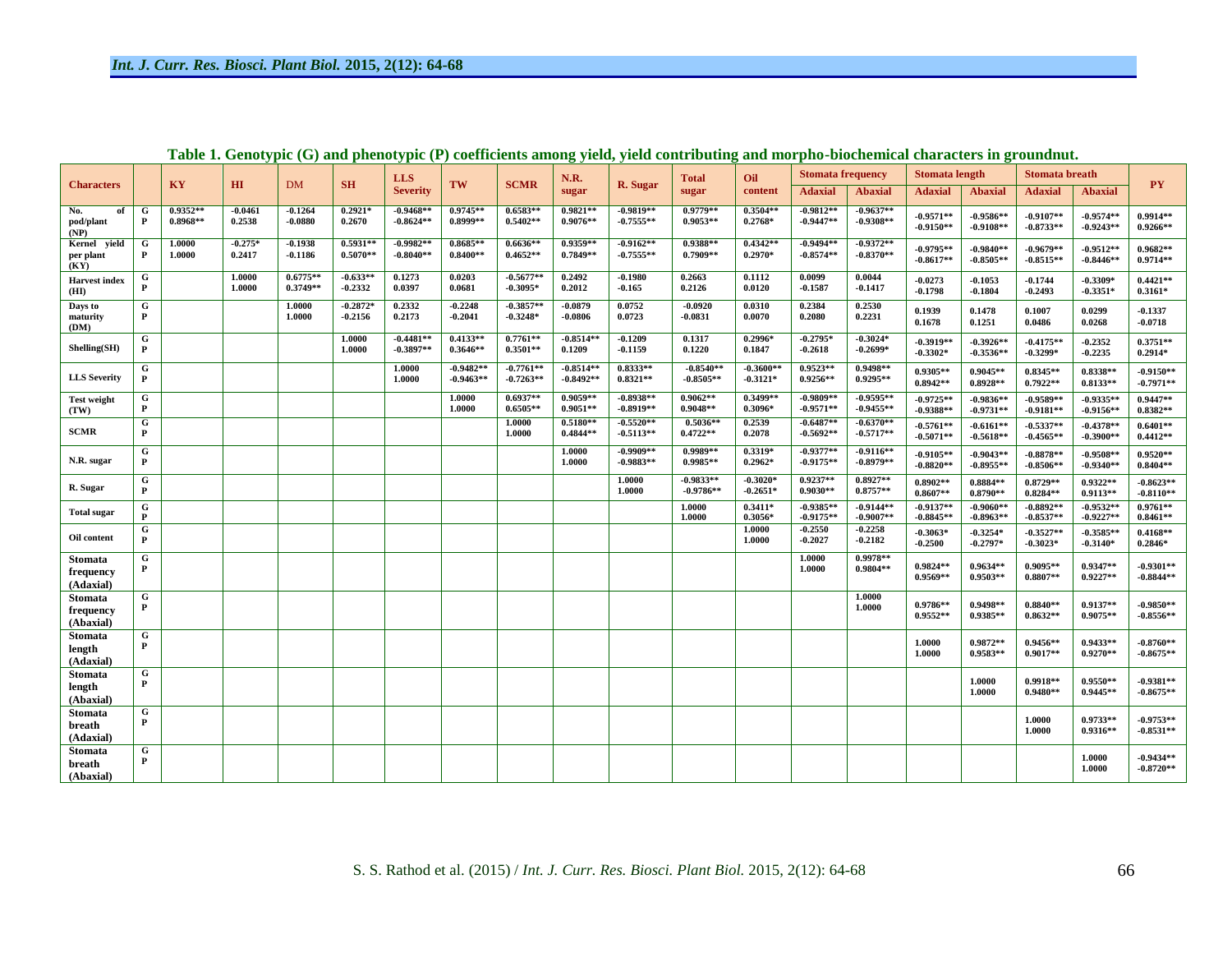| <b>Characters</b>         | No. of pod/  | Kernel<br>yield (g) | Harvest<br>index | Days to<br>maturit | <b>Shelling</b><br>$\frac{9}{6}$ | <b>LLS</b><br><b>Severit</b> | <b>Test</b><br>weight | <b>SCMR</b> | N.R.<br>sugar<br>(mg/g) | R.<br><b>Sugar</b> | <b>Total</b><br><b>Sugar</b> | Oil<br>content | $SF/mm^2$<br>Ad $(%)$ | SF/mm <sup>2</sup><br>Ab $(%$ | <b>Stomata</b> length<br>$(\mu m)$ |           | <b>Stomata</b><br>Breadth (µm) |           | <b>Correlation</b><br>with pod |
|---------------------------|--------------|---------------------|------------------|--------------------|----------------------------------|------------------------------|-----------------------|-------------|-------------------------|--------------------|------------------------------|----------------|-----------------------|-------------------------------|------------------------------------|-----------|--------------------------------|-----------|--------------------------------|
|                           | plant        |                     | (%)              | $\mathbf{y}$       |                                  | y(%)                         | (g)                   |             |                         | (mg/g)             | (mg/g)                       | (%)            |                       |                               | Ad                                 | Ab        | Ad                             | Ab        | yield                          |
| No. of pod/plant          | $G-0.1602$   | 0.0850              | 0.0535           | 0.1466             | $-0.3389$                        | 0.0984                       | 0.1305                | $-0.7637$   | $-0.1394$               | 0.1392             | $-0.1345$                    | $-0.4066$      | 0.1384                | 0.1181                        | 0.1104                             | 0.1122    | 0.0566                         | 0.1108    | 0.9914**                       |
|                           | P 0.0423     | 0.0379              | 0.0107           | $-0.0037$          | 0.0113                           | $-0.0365$                    | 0.0380                | 0.0228      | 0.0384                  | $-0.0380$          | 0.0383                       | 0.0117         | $-0.0399$             | $-0.0393$                     | $-0.0387$                          | $-0.0385$ | $-0.0369$                      | $-0.0391$ | $0.9266**$                     |
| Kernel yield (g)          | G0.5156      | 0.7207              | $-0.4464$        | $-0.3141$          | 0.9612                           | $-0.6177$                    | 0.6506                | 0.0755      | 0.5168                  | $-0.4849$          | 0.5215                       | 0.7038         | $-0.9487$             | $-0.9190$                     | $-0.9874$                          | $-0.9948$ | $-0.9686$                      | $-0.5416$ | 0.9682**                       |
|                           | P0.9786      | 0.0912              | 0.2637           | $-0.1294$          | 0.5533                           | $-0.8774$                    | 0.9166                | 0.5076      | 0.8565                  | $-0.5076$          | 0.8630                       | 0.3241         | $-0.9357$             | $-0.9133$                     | $-0.9403$                          | $-0.9281$ | $-0.9292$                      | $-0.9216$ | $0.9714**$                     |
| Harvest index (%)         | G0.0073      | 0.0437              | $-0.1587$        | $-0.1075$          | 0.1005                           | $-0.0202$                    | $-0.0032$             | 0.0901      | $-0.0396$               | 0.0314             | $-0.0423$                    | $-0.0177$      | $-0.0016$             | $-0.0007$                     | 0.0043                             | 0.0167    | 0.0277                         | 0.0525    | $0.4421**$                     |
|                           | $P - 0.0005$ | 0.0004              | $-0.0018$        | $-0.0007$          | 0.0004                           | $-0.0001$                    | $-0.0001$             | 0.0006      | $-0.0004$               | 0.0003             | $-0.0004$                    | 0.0000         | 0.0003                | 0.0003                        | 0.0003                             | 0.0003    | 0.0005                         | 0.0006    | $0.3161*$                      |
| Days to maturity          | G-0.0481     | $-0.0737$           | 0.2576           | 0.3802             | $-0.1092$                        | 0.0887                       | $-0.0855$             | $-0.1467$   | $-0.0334$               | 0.0286             | $-0.0350$                    | 0.0118         | 0.0907                | 0.0962                        | 0.0737                             | 0.0562    | 0.0383                         | 0.0114    | $-0.1337$                      |
|                           | $P - 0.0015$ | $-0.0020$           | 0.0063           | 0.0168             | $-0.0036$                        | 0.0036                       | $-0.0034$             | $-0.0054$   | $-0.0014$               | 0.0012             | $-0.0014$                    | 0.0001         | 0.0035                | 0.0037                        | 0.0028                             | 0.0021    | 0.0008                         | 0.0004    | $-0.0718$                      |
| Shelling $(\% )$          | G-0.0779     | $-0.1581$           | 0.1689           | 0.0765             | $-0.2665$                        | 0.1194                       | $-0.1102$             | $-0.1253$   | $-0.0345$               | 0.0322             | $-0.0351$                    | $-0.0799$      | 0.0745                | 0.0806                        | 0.1045                             | 0.1046    | 0.1113                         | 0.0627    | $0.3751**$                     |
|                           | P-0.0728     | $-0.1382$           | 0.0636           | 0.0588             | $-0.2726$                        | 0.1062                       | $-0.0994$             | $-0.0954$   | $-0.0330$               | 0.0316             | $-0.0333$                    | $-0.0504$      | 0.0714                | 0.0736                        | 0.0900                             | 0.0964    | 0.0899                         | 0.0609    | $0.2914*$                      |
| LLS Severity (%)          | $G-0.4256$   | $-0.5030$           | 0.1917           | 0.3511             | $-0.6747$                        | 0.5057                       | $-0.4277$             | $-0.1687$   | $-0.2819$               | 0.2547             | $-0.2860$                    | $-0.5421$      | 0.4339                | 0.4302                        | 0.4011                             | 0.3620    | 0.2565                         | 0.2555    | $-0.9150**$                    |
|                           | $P - 0.0068$ | $-0.0063$           | 0.0003           | 0.0017             | $-0.0031$                        | 0.0078                       | $-0.0074$             | $-0.0057$   | $-0.0067$               | 0.0065             | $-0.0067$                    | $-0.0024$      | 0.0072                | 0.0073                        | 0.0070                             | 0.0070    | 0.0062                         | 0.0064    | $-0.7971**$                    |
| Test weight (g)           | G0.4810      | 0.5027              | 0.0100           | $-0.1109$          | 0.2040                           | $-0.4680$                    | 0.4936                | 0.3424      | 0.4471                  | $-0.4412$          | 0.4473                       | 0.1727         | $-0.4842$             | $-0.4736$                     | $-0.4800$                          | $-0.4855$ | $-0.4733$                      | $-0.4608$ | 0.9447**                       |
|                           | P0.0638      | 0.0595              | 0.0048           | $-0.0145$          | 0.0258                           | $-0.0670$                    | 0.0709                | 0.0461      | 0.0641                  | $-0.0632$          | 0.0641                       | 0.0219         | $-0.0678$             | $-0.0670$                     | $-0.0665$                          | $-0.0689$ | $-0.0651$                      | $-0.0649$ | $0.8382**$                     |
| <b>SCMR</b>               | G0.2226      | 0.2244              | $-0.1919$        | $-0.1304$          | 0.1590                           | $-0.2624$                    | 0.2346                | 0.3381      | 0.1751                  | $-0.1866$          | 0.1703                       | 0.0858         | $-0.2193$             | $-0.2154$                     | $-0.1948$                          | $-0.2083$ | $-0.1805$                      | $-0.1480$ | $0.6401**$                     |
|                           | P 0.0025     | 0.0021              | $-0.0014$        | $-0.0015$          | 0.0016                           | $-0.0033$                    | 0.0030                | 0.0046      | 0.0022                  | $-0.0024$          | 0.0022                       | 0.0010         | $-0.0026$             | $-0.0026$                     | $-0.0023$                          | $-0.0026$ | $-0.0021$                      | $-0.0018$ | $0.4412**$                     |
| N.R. sugar (mg/g)         | G-0.9169     | 0.8737              | $-0.2327$        | 0.0820             | $-0.1207$                        | 0.7948                       | $-0.8457$             | $-0.4836$   | $-0.9336$               | 0.9251             | $-0.9325$                    | $-0.3099$      | 0.8754                | 0.8511                        | 0.8500                             | 0.8442    | 0.8288                         | 0.8876    | $0.9520**$                     |
|                           | P-0.8407     | 0.7271              | $-0.1864$        | 0.0746             | $-0.1120$                        | 0.7867                       | $-0.8385$             | $-0.4487$   | $-0.9263$               | 0.9155             | $-0.9250$                    | $-0.2744$      | 0.8499                | 0.8317                        | 0.8170                             | 0.8295    | 0.7879                         | 0.8652    | $0.8404**$                     |
| R. Sugar (mg/g0           | G0.1531      | $-0.1428$           | 0.0309           | $-0.0117$          | 0.0188                           | $-0.1299$                    | 0.1393                | 0.0860      | 0.1545                  | $-0.1559$          | 0.1533                       | 0.0471         | $-0.1440$             | $-0.1391$                     | $-0.1388$                          | $-0.1385$ | $-0.1361$                      | $-0.1453$ | $-0.8623**$                    |
|                           | P 0.2245     | $-0.1886$           | 0.0414           | $-0.0180$          | 0.0289                           | $-0.2077$                    | 0.2226                | 0.1276      | 0.2467                  | $-0.2496$          | 0.2443                       | 0.0662         | $-0.2254$             | $-0.2186$                     | $-0.2148$                          | $-0.2194$ | $-0.2068$                      | $-0.2275$ | $-0.8110**$                    |
| <b>Total Sugar</b>        | G 0.2433     | 0.1936              | 0.3386           | $-0.1169$          | 0.1675                           | $-0.6859$                    | 0.1522                | 0.6403      | 0.8700                  | $-0.2502$          | 0.9715                       | 0.4337         | $-0.8933$             | $-0.9626$                     | 0.18617                            | $-0.7519$ | $-0.6306$                      | $-0.7120$ | 0.9761**                       |
| (mg/g)                    | P 0.6217     | 0.5431              | 0.1460           | $-0.0570$          | 0.0838                           | $-0.5840$                    | 0.6213                | 0.3242      | 0.6857                  | $-0.6720$          | 0.6867                       | 0.2099         | $-0.6300$             | $-0.6185$                     | $-0.6074$                          | $-0.6154$ | $-0.5862$                      | $-0.6433$ | $0.8461**$                     |
| Oil content $(\% )$       | G 0.0783     | 0.0970              | 0.0249           | 0.0069             | 0.0669                           | $-0.0804$                    | 0.0782                | 0.0567      | 0.0742                  | $-0.0675$          | 0.0762                       | 0.2234         | $-0.0570$             | $-0.0504$                     | $-0.0684$                          | $-0.0727$ | $-0.0788$                      | $-0.0801$ | $0.4168**$                     |
|                           | P 0.0025     | 0.0027              | 0.0001           | 0.0001             | 0.0017                           | $-0.0029$                    | 0.0028                | 0.0019      | 0.0027                  | $-0.0024$          | 0.0028                       | 0.0091         | $-0.0019$             | $-0.0020$                     | $-0.0023$                          | $-0.0026$ | $-0.0028$                      | $-0.0029$ | 0.2846*                        |
| SF/mm <sup>2</sup> Ad (%) | G 0.4948     | $-0.4787$           | $-0.0050$        | $-0.1202$          | 0.1409                           | $-0.4802$                    | 0.4946                | 0.3271      | 0.4728                  | $-0.4658$          | 0.4732                       | 0.1286         | $-0.5042$             | $-0.5031$                     | $-0.4954$                          | $-0.4858$ | $-0.4586$                      | $-0.4713$ | $-0.9301**$                    |
|                           | P 0.0411     | $-0.0373$           | 0.0069           | $-0.0090$          | 0.0114                           | $-0.0402$                    | 0.0416                | 0.0247      | 0.0399                  | $-0.0393$          | 0.0399                       | 0.0088         | $-0.0435$             | $-0.0426$                     | $-0.0416$                          | $-0.0413$ | $-0.0383$                      | $-0.0401$ | $-0.8844**$                    |
| SF/mm <sup>2</sup> Ab (%) | G 0.6927     | $-0.6462$           | $-0.0077$        | $-0.4444$          | 0.5312                           | $-0.6682$                    | 0.6853                | 0.1188      | 0.6012                  | $-0.5679$          | 0.6060                       | 0.3965         | $-0.7526$             | $-0.7564$                     | $-0.7189$                          | $-0.6682$ | $-0.5526$                      | $-0.6048$ | $-0.9850**$                    |
|                           | $P - 0.0250$ | $-0.0225$           | $-0.0038$        | 0.0060             | $-0.0073$                        | 0.0250                       | $-0.0254$             | $-0.0154$   | $-0.0241$               | 0.0235             | $-0.0242$                    | $-0.0059$      | 0.0264                | 0.0269                        | 0.0257                             | 0.0252    | 0.0232                         | 0.0244    | $-0.8586**$                    |
| $S L Ad ( \mu m)$         | G-0.3748     | $-0.3836$           | $-0.0107$        | 0.0759             | $-0.1534$                        | 0.3644                       | $-0.3808$             | $-0.2256$   | $-0.3565$               | 0.3486             | $-0.35780$                   | $-0.1200$      | 0.3847                | 0.3832                        | 0.3916                             | 0.3866    | 0.3703                         | 0.3694    | $-0.8760**$                    |
|                           | P 0.0174     | $-0.0164$           | 0.0034           | $-0.0032$          | 0.0063                           | $-0.0170$                    | 0.0178                | 0.0096      | 0.0168                  | $-0.0164$          | 0.0168                       | 0.0048         | $-0.0182$             | $-0.0182$                     | $-0.0190$                          | $-0.0182$ | $-0.0171$                      | $-0.0176$ | $-0.8675**$                    |
| S L Ab (µm)               | $G - 0.6620$ | $-0.6795$           | $-0.0727$        | 0.1020             | $-0.2711$                        | 0.6246                       | $-0.6792$             | $-0.4254$   | $-0.6244$               | 0.6135             | $-0.6256$                    | $-0.2247$      | 0.6653                | 0.6558                        | 0.6817                             | 0.6905    | 0.6849                         | 0.6595    | $-0.9381**$                    |
|                           | P-0.0357     | $-0.0333$           | $-0.0071$        | 0.0049             | $-0.0139$                        | 0.0350                       | $-0.0381$             | $-0.0220$   | $-0.0351$               | 0.0344             | $-0.0351$                    | $-0.0110$      | 0.0372                | 0.0368                        | 0.0376                             | 0.0392    | 0.0372                         | 0.0370    | $-0.8486**$                    |
| $SB$ Ad $(\mu m)$         | G 0.0778     | $-0.0827$           | 0.0149           | $-0.0086$          | 0.0357                           | $-0.0713$                    | 0.0819                | 0.0456      | 0.0758                  | $-0.0745$          | 0.0759                       | 0.0301         | $-0.0777$             | $-0.0755$                     | $-0.0808$                          | $-0.0847$ | $-0.0854$                      | $-0.0831$ | $-0.9753**$                    |
|                           | $P - 0.0014$ | $-0.0013$           | $-0.0004$        | 0.0001             | $-0.0005$                        | 0.0012                       | $-0.0014$             | $-0.0007$   | $-0.0013$               | 0.0013             | $-0.00013$                   | $-0.0005$      | 0.0014                | 0.0014                        | 0.0014                             | 0.0015    | 0.0016                         | 0.0015    | $-0.8531**$                    |
| $SB$ Ab $(\mu m)$         | G-0.3098     | $-0.3078$           | $-0.1071$        | 0.0097             | $-0.0761$                        | 0.2698                       | $-0.3021$             | $-0.1416$   | $-0.3076$               | 0.3016             | $-0.3084$                    | $-0.1160$      | 0.3024                | 0.2956                        | 0.3052                             | 0.3090    | 0.3149                         | 0.3236    | $-0.9434**$                    |
|                           | P-0.8340     | $-0.0762$           | $-0.0302$        | 0.0024             | $-0.0202$                        | 0.0734                       | $-0.0826$             | $-0.0352$   | $-0.0843$               | 0.0823             | $-0.0845$                    | $-0.0283$      | 0.0833                | 0.0819                        | 0.0837                             | 0.0852    | 0.0841                         | 0.0903    | $-0.8720**$                    |

**Table 2. Path coefficients for yield contributing and morpho-biochemical characters in groundnut.**